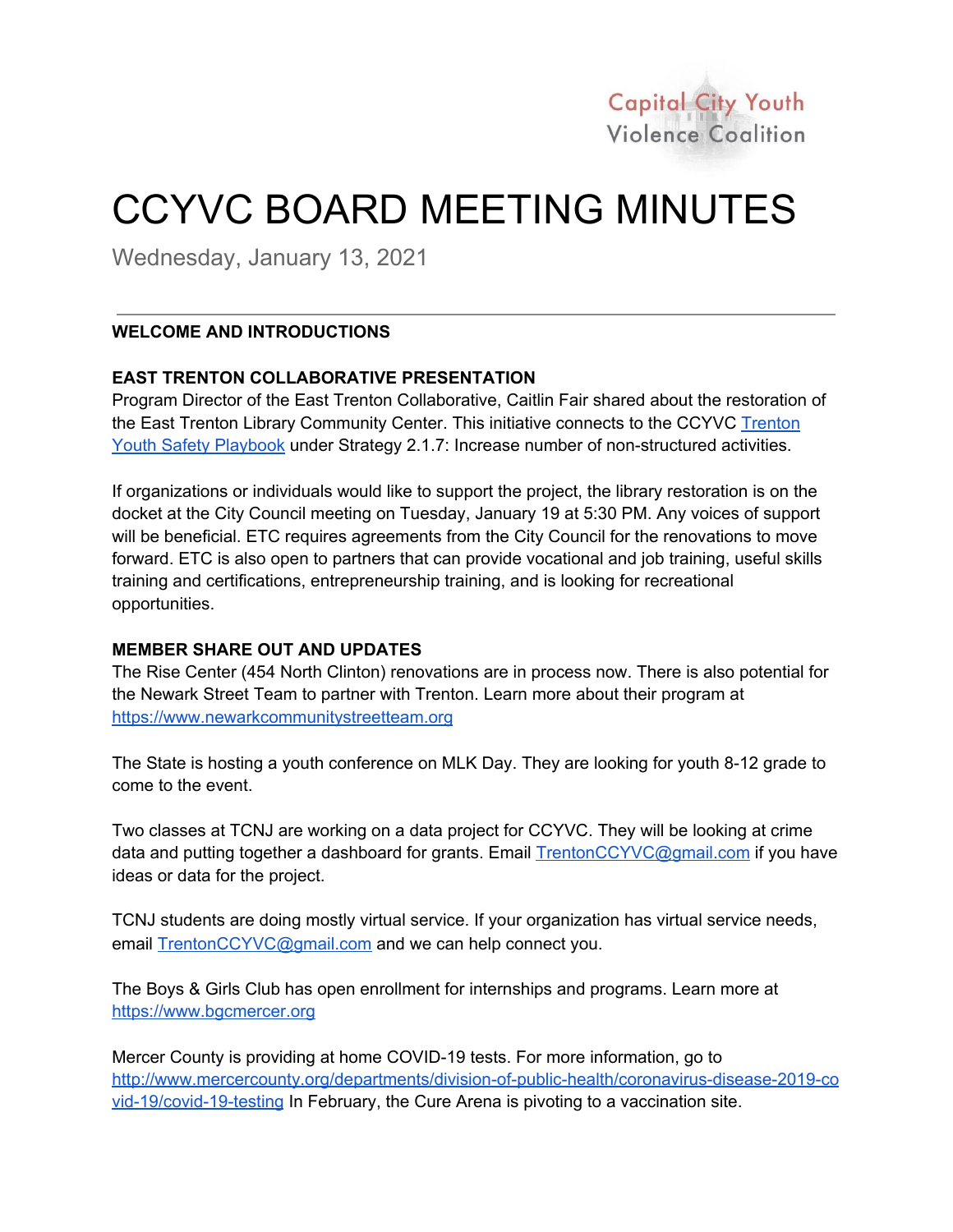

The HSAC meeting on January 19th is virtual and open to the public.

HSAC Meeting Schedule 2021

\*Until further notice all meetings will be virtual\*

<https://zoom.us/j/93706664975>

Start time: 10:00AM

- January 19, 2021
- February 16, 2021
- March 16, 2021
- April 20, 2021
- May 18, 2021
- June 15, 2021
- July NO MEETING

Capital City Community Coalition (4Cs) is holding a virtual meeting on Thursday, January 21 at 10:00 AM to 12:00 PM.

Zoom information:

<https://us02web.zoom.us/j/87486472315?pwd=QnlTMTg5UENyMlNvbEFlcW1NNHBvZz09> Meeting ID: 874 8647 2315 Passcode: 088504

Womanspace is hosting an upcoming event with the Stalking Prevention, Awareness, and Resource Center (SPARC) on January 19th for Stalking Awareness Month and would love for you to attend! The event will be from 11:00 AM – 12:00 PM with Q&A until 12:30 PM.

This session will focus on:

- Prevalence and dynamics of stalking
- Common stalking behaviors and how to identify them
- Intersection with domestic violence and sexual assault
- Safety planning

Please use the registration link below if you are interested in attending. Also please feel free to share the flier or this email with anyone you think may be interested in the event. We are hoping for a great virtual turn out!

Register in advance for this meeting:

[https://us02web.zoom.us/meeting/register/tZAudO2spjgsE9ejoPEPpF2WjKAvZaO6HR\\_H](https://us02web.zoom.us/meeting/register/tZAudO2spjgsE9ejoPEPpF2WjKAvZaO6HR_H) After registering, you will receive a confirmation email containing information about joining the meeting.

The VICTORY Program at Capital Health offers intake for people who have experienced gun violence, stabbing or severe physical violence. Services include relocation, housing, with lots of flexibility in what they can provide. They are looking for partnerships to send out referrals. Contact Jodi Kaplan at [jkaplan@capitalhealth.org](mailto:jkaplan@capitalhealth.org) or 609-815-7559 to connect with the program.